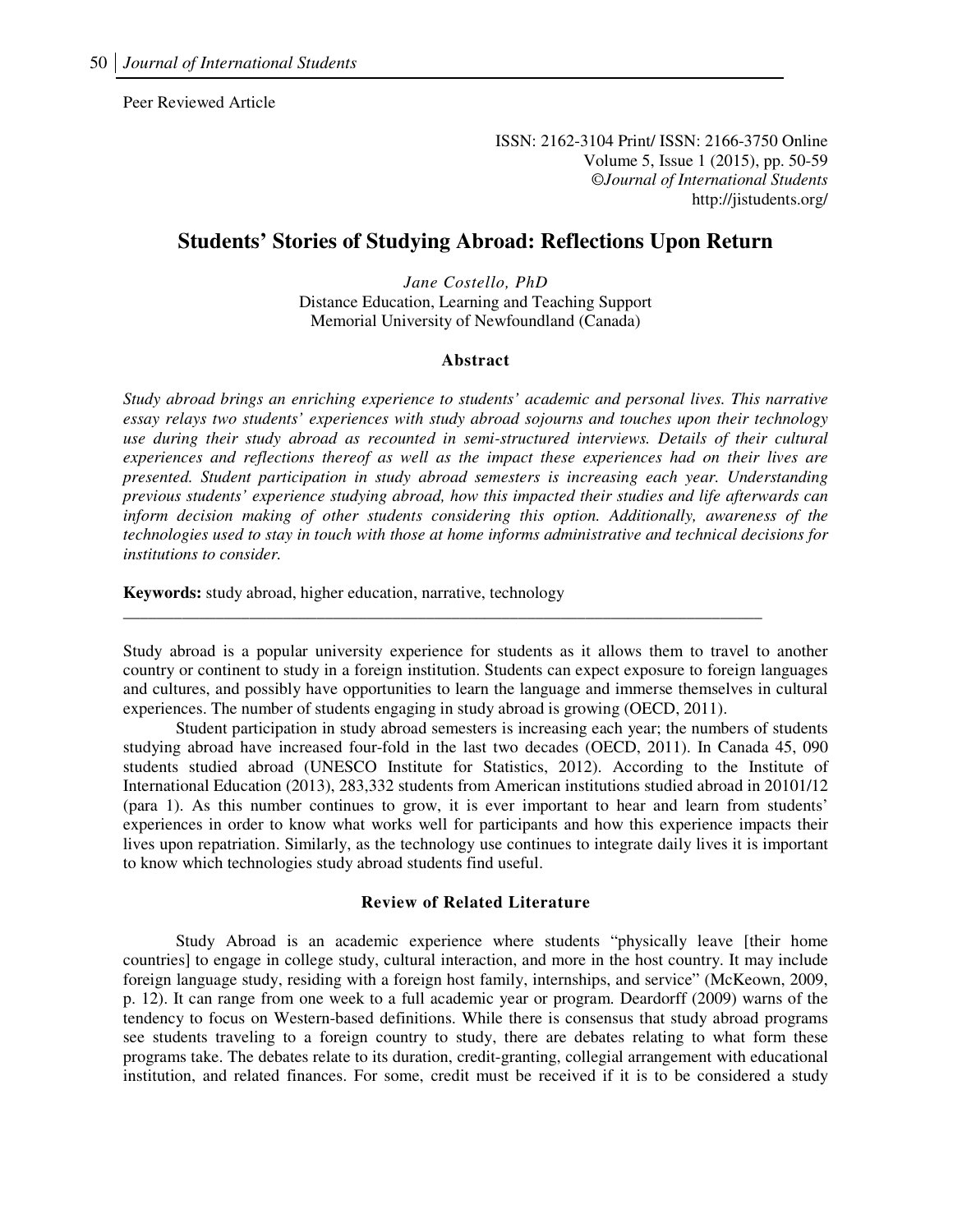abroad (LeBlanc, 2003). Niser (2010) outlines four types of study abroad programs: (a) one-to-one arrangements between institutions; (b) partnerships with host institution; (c) programs run by study abroad providers; and (d) programs managed by home institutions.

## **Barriers and Benefits**

Barriers to study abroad for most students include: (a) perception of such programs being reserved for the rich; (b) costly; (c) minority's fears of facing prejudices; and (d) advisors who shy away from questions of race and ethnicity. Walsh (2010) warns that a "lack of integration of overseas students represents a missed opportunity for all students to develop intercultural competence, increasingly valuable as competition for jobs and resources becomes more global" (p. 557). Stewart (2010) warns that study abroad for second language learning is less effective today than twenty years ago. This is due primarily to social networking, email, and visitors which interfere with the process of learning a second language.

The benefits of study abroad far outweigh the barriers and drawbacks. The first type of benefits relate to the choice of venue: (a) choice of durations (Norton, 2008); (b) readily available campussupport networks (Norton, 2008); and (c) sharing experiences with friends and family (Norton, 2008). Secondly, professional and academic benefits include: (a) academic commitment (Freedman, 2010); (b) improving foreign language skills (Freedman, 2010; Parsons, 2010; Slimbach, 2005); (c) personal development (Deardorff, 2006; Freedman, 2010; Parsons, 2010); (d) improved career development (Freedman, 2010); and (e) return on investment (Norton, 2008; Parsons, 2010).

The third, intellectual benefits, include (a) disposition to critical reflection (Desai Trilokekar, Jones, & Shubert, 2009); (b) bouleversement and re-calibration of lives (Bilash & Kang, 2007; Desai Trilokekar, et al., 2009; Roberts, 2002); (c) decreased xenophobia, fear, and ethnic distance (Parsons, 2010); and (d) deeper understanding of oneself (Freedman, 2010; Gill, 2010; Malone, 2008; Parsons, 2010; Ooper, Teichler, & Calson, 1990). The fourth type, cultural growth benefits, include: (a) enlightened international knowledge (Bilash & Kang, 2007; Freedman, 2010; Ooper, et al., 1990; Palomba, 2006; Parsons, 2010; Slimbach, 2005); (b) changing opinions about the home country (Ooper, et al., 1990; Parsons, 2010; Slimbach, 2005); (c) changing opinions about other countries (Deardorff, 2006, 2009; Ooper, et al., 1990; Parsons, 2010; Slimbach, 2005); (d) in-depth exposure to other cultures (Deardorff, 2006; Freedman, 2010; Parsons, 2010; Slimbach, 2005); and (e) cultural cosmopolitanism (Parsons, 2010).

A final type of benefit sees increases in participants' competencies. Study abroad is often associated with facilitating intercultural competence (Deardorff, 2006, 2009), cross cultural competence (Bilash & Kang, 2007), transcultural competence (Slimbach 2005) internationalization (Altbach & Knight, 2007; Desai Trilokekar, et al., 2009; Knight, 2003; Parsons, 2010), and globalization (Trilokekar, et al., 2009; Kirby, 2008).

# **Technology**

The study abroad literature referenced above does not make reference to technological use. It was likely not an aspect of interest in these studies. However computer based technology permeates many aspects of our lives. It is used to help keep us in touch with or avoid contact with others, to search for information, to entertain us and provide much efficiency in our lives. Many forms of technology, such as computers, phones, and music devices are ubiquitous among learners today. Wherever these students travel, their technologies follow. The International Telecommunication Union (ITU) reports that Internet "user penetration has been growing on average at double-digit rates over the past ten years" (2013, p. 9-10). Montgomery (2010) writes about the impact of technology on globalization; today's

technological communication means that distance is not necessarily a barrier to non-local friendships. … In addition to email and the internet, mobile phones and text messaging appear to be a highly significant means for international students to communicate with friends and relatives, both locally and internationally. (p. 68)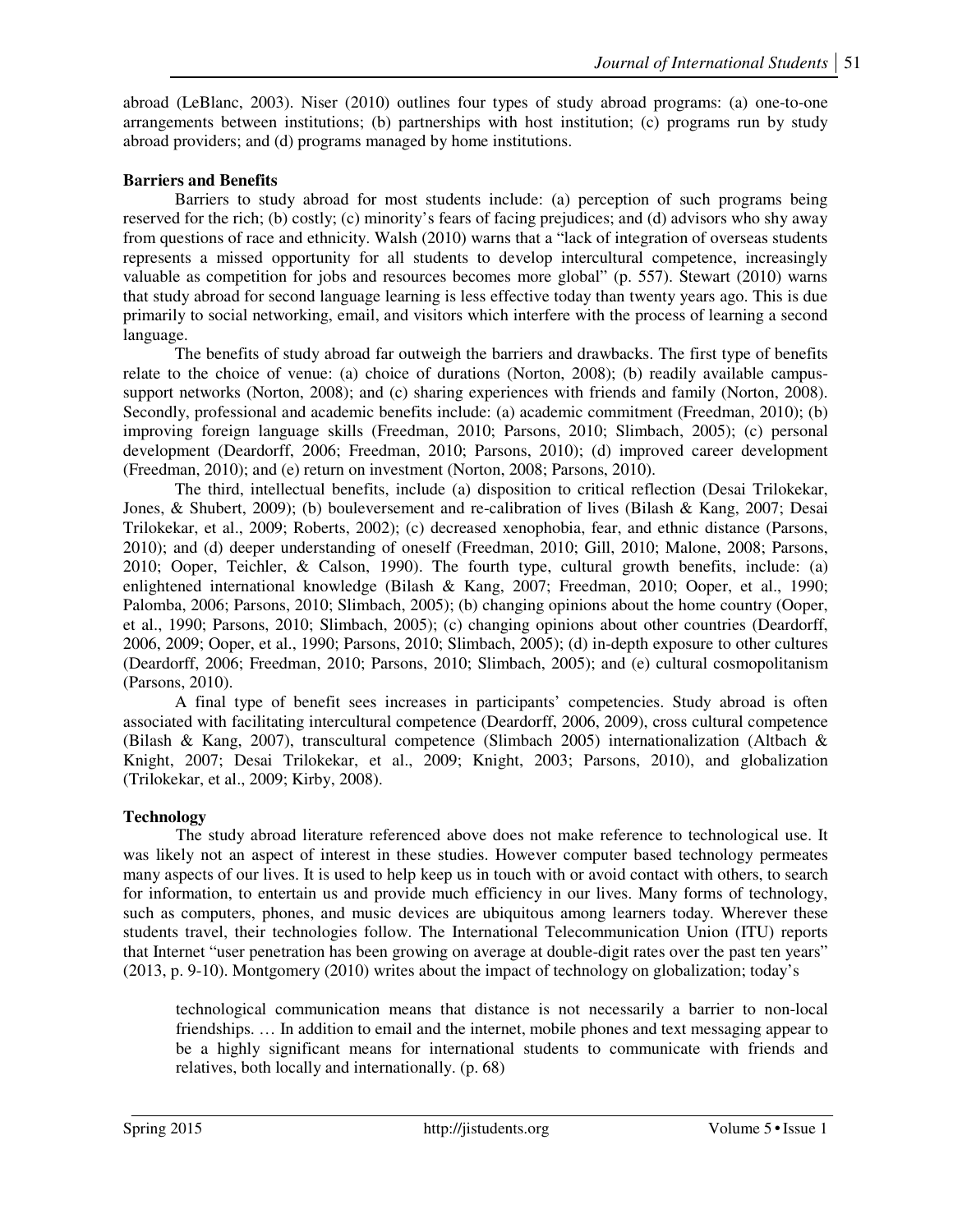Furthermore, technology can support friendship and comradely which relates to distributed global communities unimpeded by geospatial distance (Montgomery, 2010). Palomba (2006) warns that technology is not universal, but contextually and culturally-dependent. As such its creator's values of speed, accessibility, openness, and immediacy are inherent and must be considered. The technologies used by the students while abroad are identified as well as the purpose for which they were employed.

Five authors stress the existing gaps in research relating to study abroad. Regan (2003) questions study abroad programs' effects on students upon repatriation; while Walsh (2010) notes that there is little research from students' perspectives on study abroad experiences. McKeown (2009) says it's a "subject with a worthwhile, but limited, body of research" (p. 12). Bilash and Kang state that research into "study abroad programs for language teachers is scant" (2007, p. 206). Finally, Montgomery (2010) notes that much of the research in this field in the last twenty years has been large scale quantitative surveys studying students' views. Few studied *an* aspect in detail; of these, less looked at social and cultural contexts international students' presence created.

This narrative research sought to understand and retell students' experience of study abroad and technology use by answering the questions: What are students**'** study abroad experiences and technology use while away?; and how does the study abroad experience impact their lives upon return?

#### **Research Method**

As a narrative case study, this paper seeks to present and examine the storyteller's experience of the topic, allowing individuals' storied lives to be recounted individually and socially (Johns Hopkins University & Fritz, 2008), while addressing "complexity, multiplicity of perspectives and humancenteredness" (Webster & Mertova, 2007, p. 31). Narrative involves the study of the ways individuals experience the world wherein interviewees are simultaneously "engaged in living, telling, retelling, and reliving stories" (Clandinin & Connelly, 1989, p. 4).

A way to think about living (Connelly, Phillion, & He, 2003), narratives are situated in a tridimensional space of time, interaction, and place (Elbaz-Luwisch, 2010) involving a balancing act stressing interaction of the personal, social and contextual while highlighting interviewees' stories rather than interviewer's adopted theory or ideology (Elbaz-Luwisch, 2010); thereby allowing the locateur to share in the experience. Narratives reveal stories that weave past, present and future reflections ultimately leading to awakenings and transformations (Coulter, Michael & Poynor, 2007).

The researcher enters into a convivial discourse with participants wherein participants freely speak to their experiences of a particular phenomenon in their own words and in their own way. The narrative approach provided the participants with an opportunity to describe the change stemming from experience, how it's understood in new ways and how it could inform other's decisions (Clandinin  $\&$ Huber, 2010).

The two participants' narratives shared their experiences in in-depth, open-ended interviews relating to their study abroad sojourns in constructing their life histories through collaborative discourse with the interviewer (Cohen, Manion, & Morrison, 2007) rather than recounting their life's events (Chase, 2005). With informed consent in place, the interviews were recorded on the interviewer's encrypted computer. Transcripts were verified by each participant before analysis began. Sampling for these conversational interviews was purposive*;* participants having experienced a study abroad semester during their bachelor degree program and available within project timeframe.

While seeking to retell participants' stories about study abroad, life impact and technology use associated with it, several prompts and probes were used to encourage elaboration and comprehensive stories. These included questions about: (a) why study abroad; (b) what did it entail; (c) what was studied and how it related to degree; (d) what was learnt; (e) previous international travel experience; and (f) dealing with unexpected events.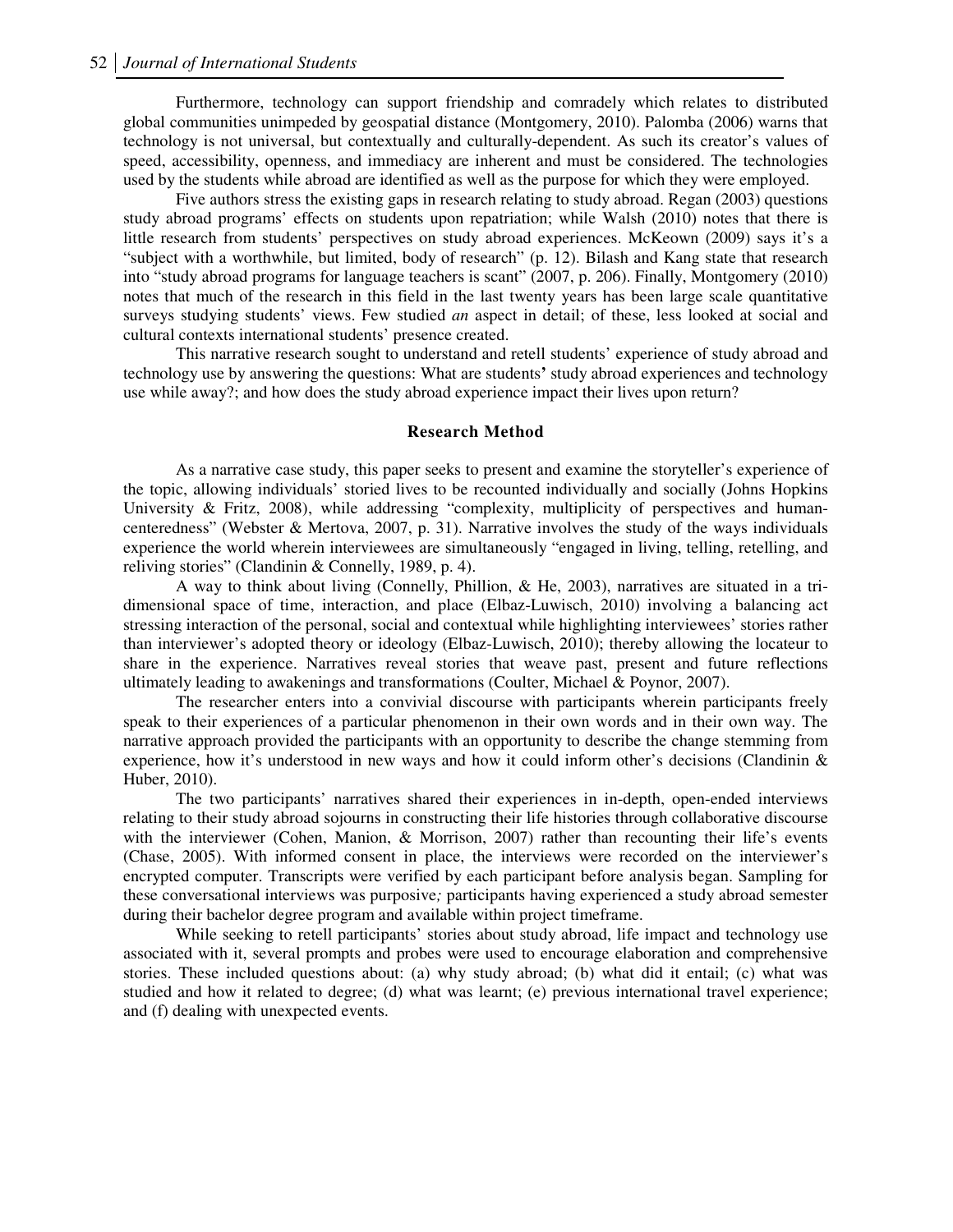### **Data Analysis and Results**

Two participants' stories are retold. Parallels with literature are presented; illustrating how students' experiences align with or compliment others' research. Features of narrative inquiry including: plotline, character, setting, action, place, time, and point of view (Barrett & Stauffer, 2009; Clandinin & Connelly, 2000; and Webster & Mertova, 2007) are revealed in retelling stories.

### **Kelsey's Story**

Kelsey, a graduate student at a central Canadian university, participated in a study abroad semester as part of her studies before completing her bachelor's degree at an eastern Canadian university. In an interest to improve her French language skills she opted to attend one semester at a university-sponsored and facilitated study abroad institution in West Africa in the Winter of 2005 which was arranged by the home institution. Kelsey learned much about the host country's culture, which has influenced her current studies and which she will remember always.

There was not very advanced technology; there were overhead projectors and internet cafes for email. However, the cafes were very slow and did not work well so Kelsey went only once or twice a week to send email and pictures. Kelsey decided study abroad here to learn and practice French and as it would provide a really unique and different experience somewhere far away where it was warm; Canada's winter being cold. Kelsey's home university had a program set up with the university in West Africa where students successfully attended previously. A number of professors were from Africa and endorsed this type of study abroad as it allowed students to experience another culture and see what Africa was like.

Kelsey lived in a village north of the town, traveling to university by bus or taxi with classmates, where the official language was French. Living with a family, sharing meals; Kelsey noted "just through everything that you do; going to the market, just buying things and going to school. … is experiencing their culture". Kelsey got to know some of the locals, befriending one of the host family's daughters. Generally, the foreigners sort of kept to themselves, not mixing with locals much. Reflecting on why this was, Kelsey wondered if everything was just too different, or due to a language barrier. Kelsey was surprised by the amount of English spoken in this French-speaking country and spoke mostly English while there. Through a housemate, Kelsey gained exposure to another school that "seemed to have a more integrated program" and was able to mix a bit more with the locals, which was rewarding.

Kelsey's experience had a notable impact on her life and point of view; it was pretty eyeopening and life changing, and shocking! … it sort of put things into perspective in North America, … makes you realize how different things are outside of the developed world … [and] realize that we're very lucky over here [in Canada]. There are a lot of people in [West Africa] who make a lot less money so that changes everything.

Kelsey took five courses while abroad, for which credit was received at the home university in eastern Canada. These were courses in literature, social studies, translation and two in basic grammar. Upon return to Canada, Kelsey noted a positive change in study habits, working harder and taking advantage of more opportunities. Kelsey decided to embrace winter more, learned to ski and tried to learn to skate. Kelsey has not returned to West Africa but would definitely consider it or studying in other countries. Kelsey took a lot away from this study abroad experience, reflecting:

maybe I'm less selfish now. I'd like to think so, I don't know if that's true. And, I just try to, I don't know, be more grateful and I'm just, I guess I'm just more aware of how different things are for other people and how many advantages I have.

Kelsey's experience impacts current studies, planning, in that "planned communities can improve quality of life for people and make their life easier and more enjoyable". Kelsey stays in touch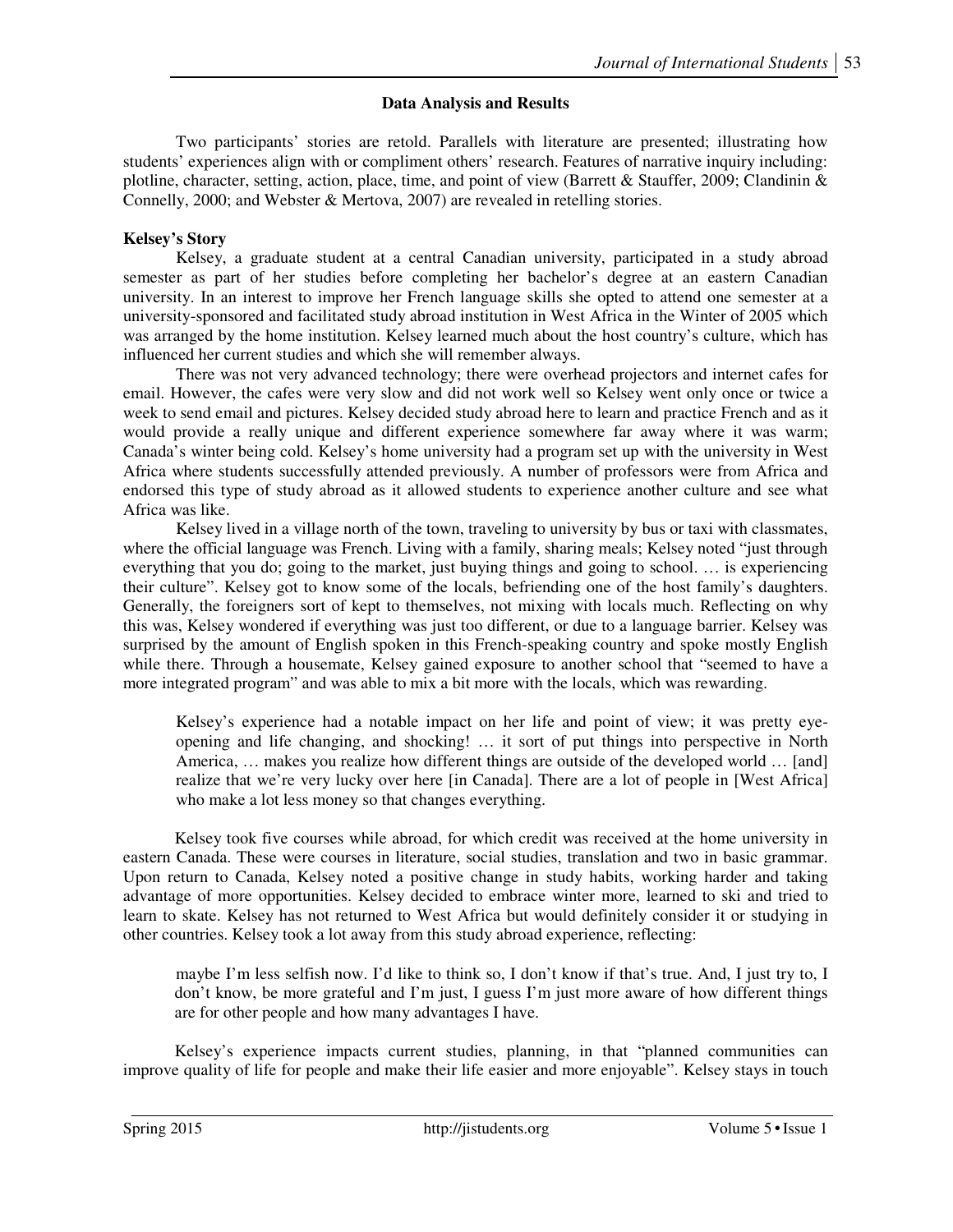with a few people from the study abroad experience, mostly through Facebook. Kelsey learned a lot from fellow students.

Kelsey noted as well the commitment of the West Africans to their religion and spiritual life. Kelsey is an athlete and had to change the preferred sport while on study abroad, "running was pretty much abandoned as it was considered socially unacceptable". Instead, swimming became the sport of choice as she had access to a first-rate pool. Kelsey attended a few local parties which were 'cultural' and 'a neat experience'. One evening Kelsey witnessed an exorcism of a lady who was said to be possessed by a spirit from the ocean. "It was sort of like a really wild dance with drums and a lot of crazy things going on." Reflecting, Kelsey suspected "they were probably just putting it maybe in terms they thought I'd understand."

Kelsey remembered how poor the locals were by western standards, not having TVs and electronics, for example. Many people had absolutely nothing at all, there were "a lot of really impoverished people who lived on the street and they're just everywhere", which made Kelsey feel guilty. Foreign students were advised not to give them money as "it makes them become dependent and sort of creates a really negative situation". In an effort to feel useful, Kelsey volunteered for two organizations: habitat for humanity and a local organization that provided social help and emergency relief for people in bad situations.

### **Alex's Story**

Alex is an artist who has worked in a café and as a special needs preschool teacher. Alex participated in a study abroad semester while completing a bachelor's degree in English Literature from a southern university in the United States. The study abroad, inspired by boredom and uncertainty about studies, brought Alex to a Scandinavian country for a semester in the Winter of 2006. The study abroad semester was arranged by study abroad providers. Alex became engaged to a local Scandinavian and returned the following year for an additional sojourn as the relationship evolved.

Alex remembers this experience and a friendship formed with fondness and is very appreciative of the opportunity abroad as it provided a better understanding of the broader world and exposure to both the Scandinavian culture and cultures of other exchange students from other parts of Europe, South America and Korea. Alex laughed often when revisiting memories during the interview, indicating how much she really enjoyed the experience.

Like the other students, Alex was curious about people and the places from which others came. As locals tended to address them in English there were few opportunities to pick up the new language. Nevertheless, one time Alex was on a tram and someone said 'entaxi' to her before passing by. Following repetitions of this situation Alex realized 'entaxi' meant *pardon me* or *excuse me* in the Scandinavian language. "Just hearing what different words might sound or feel like" was very interesting to Alex. Now, living again in the southern US, there is no opportunity to speak the Scandinavian language, which, for Alex, is a pity.

Alex had the opportunity to spend time with local families. During subsequent revisits Alex traveled to BellaRussa and Russia. Alex felt that it helped in character building and provided certain humbleness particularly when seeing "people who wouldn't have very much at all would be very eager to share it with you".

Scandinavia offered many appealing cultural elements: appreciation of and connection to nature, stronger than that of the US; and understanding of resource limitations, using public transport and bikes, even in winter. Before going to Scandinavia, Alex read about the culture and recognized the stereotype of its people being peaceful and very much in connection with nature; "it was one of the last countries in the western hemisphere to join … in the industrial revolution. … people … were still living more a lifestyle of self-sustenance and, ahm, self-reliance, ahm. … it was very different".

Alex took five classes for which she received credit on two from her US home university which was okay as "the courses were really interesting". A Scandinavian literature course Alex thought was "maybe the best class that I took there because it helped me get a better understanding of the […] culture just from reading different poetry and literature works, ah, folktales". Another was called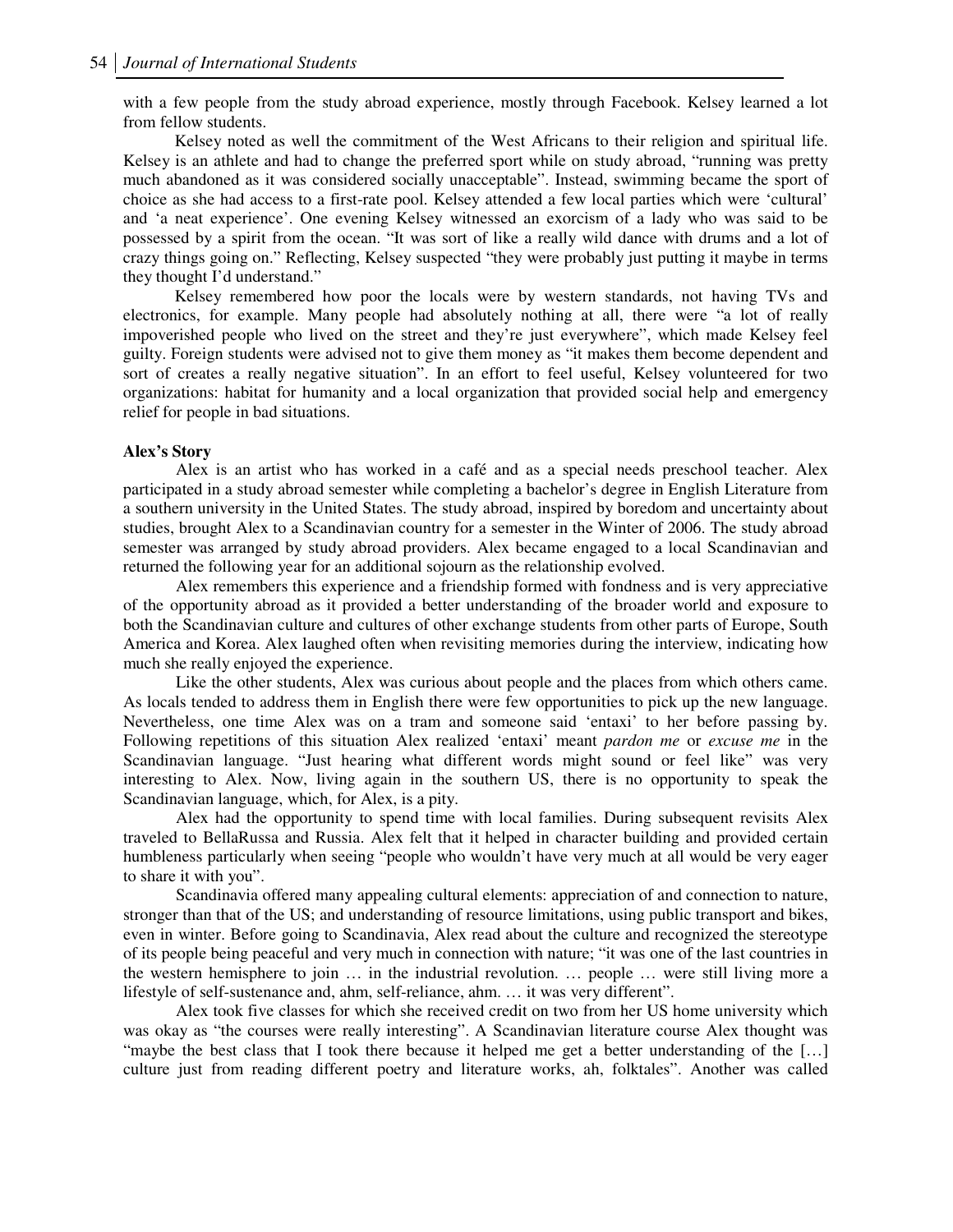*Shamanism and Culture* by an anthropologist who had lived with and shadowed a Lappish shaman, coming to understand many of their rituals. Taking courses in Scandinavia was very beneficial as it ignited more interest in and fascination with studies at home. Alex notes that she was

in a bit of a rut …, not totally satisfied with some of my teachers, and, ahm, somewhat bored in some of my classes and probably just needing some type of shift or change to stir up more like self-curiosity or interest in what I was learning.

So Alex jumped at the "opportunity to be in a whole different culture on the other side of the world and frigid climate"; to which a hearty laugh was shared. The excitement of meeting people from Italy, Germany and different places, to share things in common with, and learn from was inspiring. They went on outings together; to ruins of an old castle; to a dairy farm in Lapland above the northern circle, renting cabins and cross country skiing for the first time – which Alex loved; and to a sauna, which is really popular in Scandinavia. Scandinavians love sauna, going at least once a week. Alex's laughter revealed fond memories of the sauna. Alex would love to be a sauna steward one day, to operate a sauna.

Technology-wise, Alex used email and a Scandinavian cell phone, bought upon arrival, to stay in touch with people back home. Once back in the US, letters and packages were exchanged with close Scandinavian friends. Technology did not play a significant role. Back home, Alex is more aware of those around, particularly those with accents. Alex is eager to

meet people from other parts of the world because in a way it's like traveling but you don't have to go anywhere because you can just chat with them to get a sense of what life is like where they're from.

Following the study abroad, Alex returned for a year and a half and at one point was considering settling down in Scandinavia and maybe marrying. Alas, Alex and partner split after two years "because they couldn't decide on a continent!" Alex hopes to one day return to Scandinavia, having been most impressed with the quality of the food, and feels it is a bit sad that it's not a little closer so "more visits could be organized".

### **Discussion**

Students' experiences in study abroad reveal unique, yet common experiences. While some experiences, such as the sauna, travels to nearby countries, exorcism, and impoverishment of locals were unique to individual stories, impetus for and preparations to go, witness of local customs, exposure to local and foreign languages, meeting other study abroad participants, interactions with locals and technologies used were common to each. The way these manifest themselves differed for Kelsey and Alex. Several of the benefits outlined in the literature were encountered by Kelsey and Alex such as: (a) disposition to critical thinking; (b) support networks; (c) deeper self-awareness; (d) increased academic commitment; (e) increased intercultural development; (f) improved career development; (g) improved communication skills; and (h) deeper global and international competence.

The biggest challenge experienced by both was developing relationships with locals. Deardorff (2009) tells us that "[b]uilding authentic relationships, however, is key in this cultural learning process – through observing, listening, and asking" (p. xiii). It is from these authentic relationships, which rely on respect and trust, we learn from each other. Alex befriended a few locals and other students and became engaged to a local. Kelsey befriended the host's daughter and students in other programs who were integrated more with locals. Making connections to locals seems to be of interest and benefit to participants as it affords social interaction, leading to cultural awareness. Their ability to find ways to integrate stemmed Walsh's (2010) fears about not developing intercultural competence due to lack of integration. While their ability to acquire the local languages was limited, it was due to the lack of and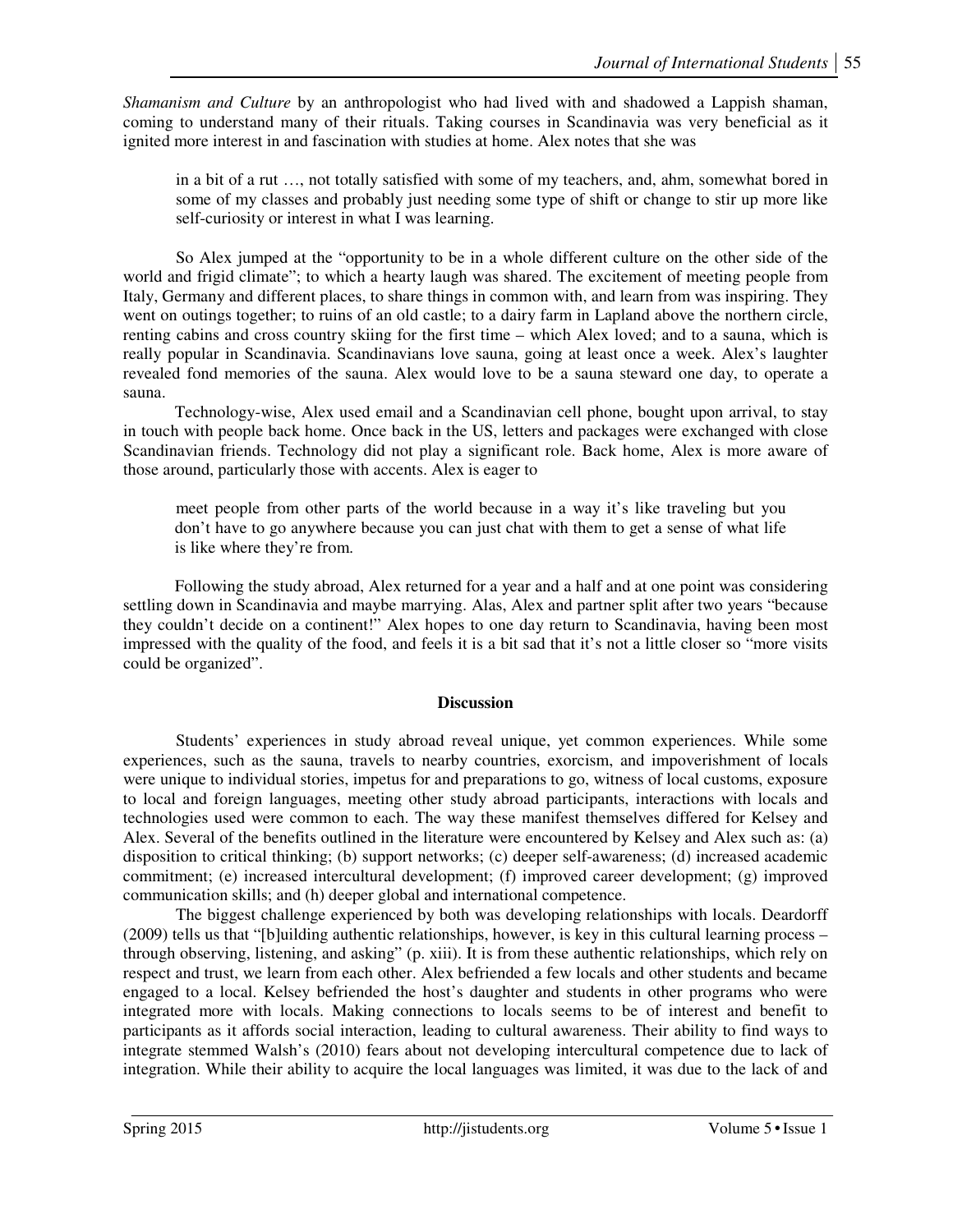types of interaction and encouragement with the native speakers. Stewart's (2010) concerns (social networking, email, and visitors) did not come into play in these contexts.

Both Kelsey and Alex received credit for their study abroad classes; though Alex's courses were rewarded with fewer credits from the home university. Picard (2002) reminds students to ensure that they receive credit for the courses they complete while abroad. Nevertheless, study abroad is about more than attaining credit towards a degree. The awakening and awareness it generates in participants both enriches their lives and influences their futures. Alex makes a point to strike up conversations with foreigners visiting 'home' in the south-east US when possible upon hearing their foreign accents. Kelsey's interest Planning draws from the West African experience, in terms of wanting to influence the design and plans of communities such that they benefit its inhabitants. Seeing how little so many in West Africa had while managing to eke out an existence was inspirational for Kelsey. Both participants, upon repatriation, made conscious efforts to more greatly appreciate and take advantage of opportunities presenting themselves back in North America.

Both participants had seen and lived in low-tech study abroad environments and noted the stark differences to home and North American's reliance on technology. Though e-mail, Facebook (and other social software), and cell phones existed at the time, Kelsey and Alex used them limitedly for their studies or to stay in touch with those back home. Whether because the technology was scarce and expensive, such as in Kelsey's case, or because it was not high priority or expensive, such as in Alex's case. Kelsey sent email from a local internet café from time-to-time and Alex used email and a Scandinavian-bought cell phone. Alex's study abroad university gave her access to computer labs whereas Kelsey's saw overhead projectors and photocopies of books as being the technology level. West Africa did not seem to have the resources and infrastructure to support a high-tech computer and internet service. When the internet was available, it was expensive and unreliable. While Scandinavia did have more modern information and communication technologies, their cost necessitated Alex being frugal with its use. It would be interesting to know what changes, if any have happened, technologywise in both locations in the interceding years. Their experiences echo experience reported by Montgomery (2010) and Palomba (2006) as described in the literature previously. Increased emphasis on use of and increasing access to affordable ICTs could facilitate closer and longer relationships with students and locals in the study abroad countries, allowing them to stay in touch once students have repatriated and possibly open new and more international collaborative endeavors.

Both students' study abroad experiences had impacts upon their lives upon return home. Both were able to settle into and complete their studies; were more appreciative of advantages and opportunities afforded at home; are more aware of cultural and international issues; and are desirous to seek further intercultural experiences both at home and away. Kelsey's narrative highlights the extreme poverty of West Africa, in comparison to Canada. Kelsey was able to turn this reality into a positive by volunteering for organizations that helped the poor while abroad. Similarly, Alex was struck by the generosity of those who so evidently had so little. Alex volunteers in a soup kitchen each Sunday and seeks ways to reach out to others and be useful when possible.

Kelsey and Alex each experienced personal growth and maturity due to their experiences, as well as elements of cultural diversity, as identified by Goodfellow and Lamy (2009): geographical, historical, climatic, religious, political, and linguistic. Kelsey and Alex both extended their intercultural competence; their stories illuminating experiences demonstrating "feelings, tolerance, respect, empathy and flexibility" (Belisle, 2008, p. 2).

#### **Conclusions**

This study contributes to the much needed qualitative research on study abroad experiences. It touches upon the impact the sojourns had on students upon repatriation from students' perspectives. In some respects Kelsey and Alex learned and took away more than they bargained for from their respective study abroad sojourns, relating to themselves and others. Kelsey's and Alex's stories reveal rich cultural experiences which have impacted their lives upon their returns home in different ways,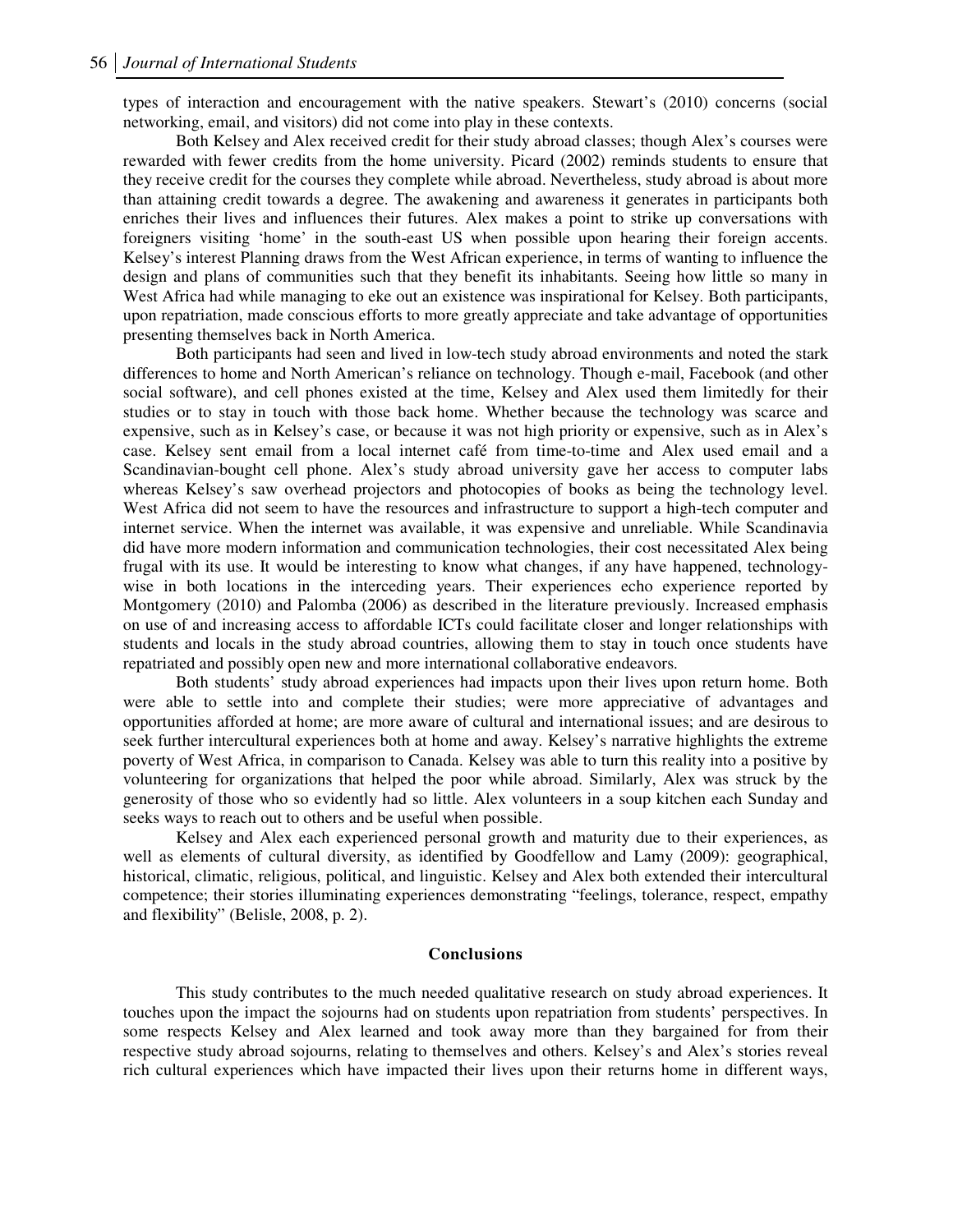helping them appreciate the opportunities afforded them at home as well as increasing their awareness of interculturality.

Ironically, both participants spoke about taking advantage of opportunities presented upon return home, yet, the very act of taking advantage of an opportunity – study abroad – stemmed this awakening; they have come full circle. It was the fulfillment of an opportunity that inspired them to want to take advantage of opportunities. Years later, both continue to reflect on and be impacted by this experience and its social and international implications. This profound impact strongly supports the benefits study abroad opportunities offer, particularly in relation to its ability to foster intercultural competence.

While both students endeavored to immerse themselves in the local language, this proved challenging and less than fruitful. They did, however, experience varied, rich cultural events which allowed them to expand their social and cultural awareness. Results cannot be extended to generalize technology use or impact of study abroad of students outside of North America (NA) as the dataset is too small and non-NA students were not included in this study. As both students were undergraduates; their experiences do not necessarily reflect those of students from other demographics.

In retelling participants' experiences, narratives strive to present the stories such that readers are almost experiencing the phenomenon themselves. These two narratives attempt to do so. More research is needed in this area to gain a fuller picture of today's study abroad experiences, including technologies and post-study impacts. Future work could involve presenting narratives of more participants from the same study abroad trips; or different contexts. A stronger focus on technology use during these sojourns would also be of interest. Further research may see development of framework for successful intercultural study abroad programs which institutions could adopt to ensure student success and strengthen intercultural competence.

### **References**

- Altbach, P., & Knight, J. (2007). The internationalization of higher education: Motivations and realities. *Journal of Studies in International Education, 11*, 290-305.
- Barrett, M. S., & Stauffer, S.L. (2009). Narrative inquiry: From story to method. In M.S. Barrett, & S.L. Stauffer (Eds.), *Narrative inquiry in music education* (pp. 7-17). Netherlands: Springer.
- Belisle, C. (February, 2008). eLearning and intercultural dimensions of learning theories and teaching models. *eLearning Papers* (No 7). http://www.elearningeuropa.info/files/media/media14903.pdf
- Bilash, O., & Kang, J. (2007). Living well in a changing world: What Korean teachers of English say about a study abroad program in Canada. *The Journal of Educational Thought, 41*(3), 295-310.
- Chase, S. E. (2005). Narrative inquiry: Multiple lenses, approaches, voices. In N. K. Denzin, & Y. Lincoln, (Eds.) *The SAGE handbook of qualitative research* (3rd ed, pp. 651-679). Thousand Oaks, CA: Sage.
- Clandinin, D, J., & Connelly, F. M. (1989). Narrative and story in practice and research. *Educational Researcher, 19*(5), 2-14.
- Clandinin, D. J., & Connelly, F. M. (2000). *Narrative inquiry: Experience and story in qualitative research* (1st ed.). San Francisco, CA: Jossey-Bass Publishers.
- Clandinin, D. J., & Huber, J. (2010). Narrative inquiry. In B. McGaw, E. Baker, & P. P. Peterson (Eds.), *International encyclopedia of education* (3rd ed., pp. 1-26). New York, NY: Elsevier.
- Cohen, L., Manion, L., & Morrison, K. (2007). *Research methods in education* (6th ed.). London: Routledge-Falmer.
- Connelly, F. M., Phillion, J., & He, M.F. (2003). An exploration of narrative inquiry into multiculturalism in education: Reflecting on two decades of research in an inner-city Canadian community school. *Curriculum Inquiry, 33*(4), 363-384.
- Coulter, C., Michael, C., & Poynor, L. (2007). Storytelling as pedagogy: An unexpected outcome of narrative inquiry. *Curriculum Inquiry, 37*(2), 103-122.
- Deardorff, D. K. (2006). Identification and assessment of intercultural competence as a student outcome of internationalization. *Journal of Studies in International Education, 10*(3), 241-266.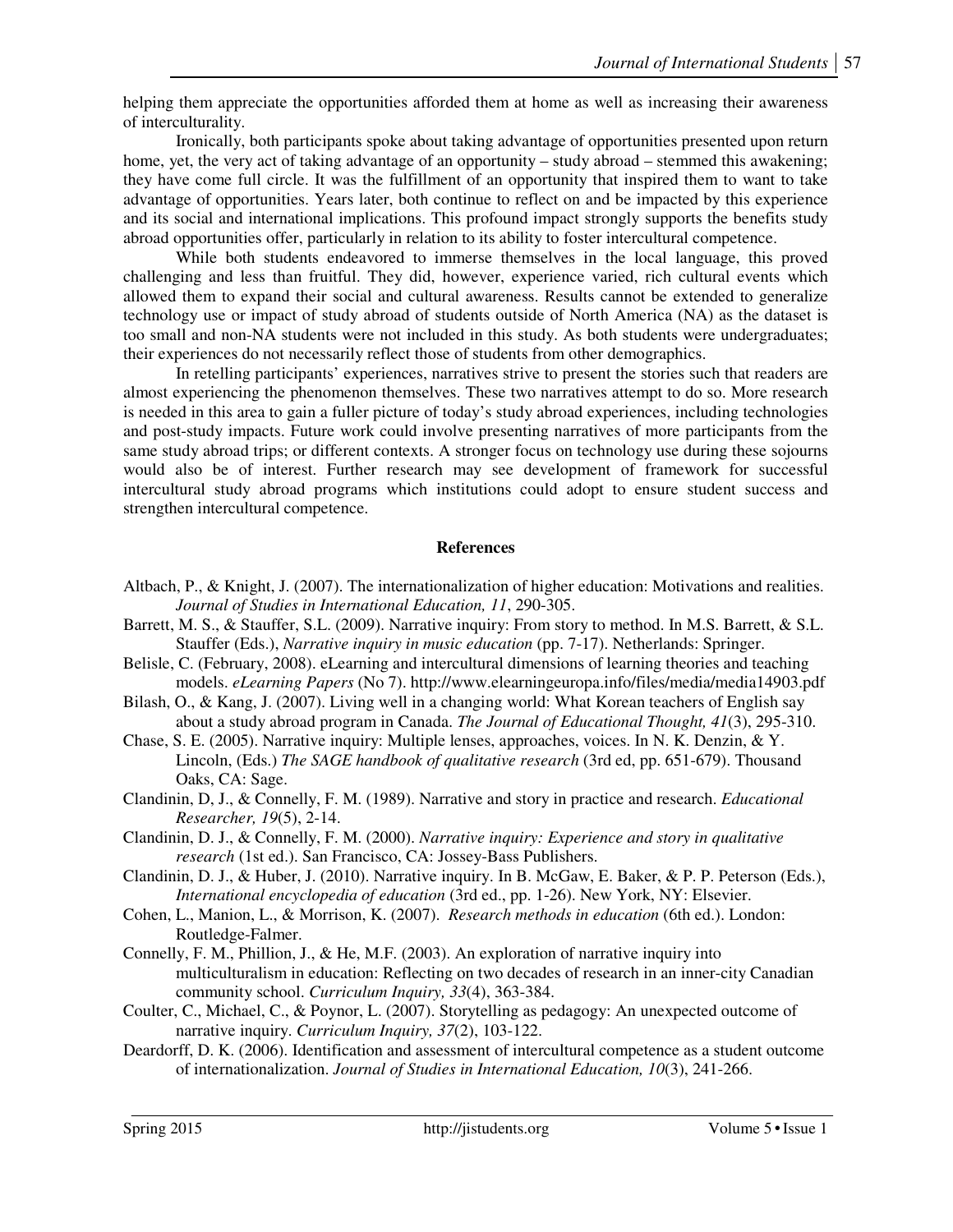Deardorff, D. K. (2009). Preface. In D. K. Deardorff (Ed), *The SAGE handbook of intercultural competence.* London: Sage Publications, Inc. (ix-xiv).

Desai Trilokekar, R., Jones, G. A., & Shubert, A. (2009). *Canada's universities go global.* Toronto: James Lorimer & Company Ltd., Publishers.

Elbaz-Luwisch, F. (2010). Narrative inquiry: Wakeful engagement with educational experience. *Curriculum Inquiry, 40*(2), 263-279.

Freedman, E. (2010). Media, tourism, environment, and cultural issues in Australia: A case study of a study abroad program*. Applied Environmental Education & Communication. 9*(2), 87-95.

Gill, S. (2010). The homecoming: an investigation into the effect that studying oversees had on Chinese postgraduates' life and work on their return to China. *Compare, 40*(1), 359-376.

Goodfellow, R., & Lamy, M. (2009). Introduction: A frame for the discussion of learning cultures. In R. Goodfellow, & M. Lamy (Eds.), *Learning cultures in online education. Continuum studies in education* (pp. 1–14). London¸UK: Continuum Books.

International Telecommunication Union (ITU). (2013). *Measuring the information society*. 5<sup>th</sup> Edition. Geneva: International Telecommunication Union. http://www.itu.int/en/ITU-D/Statistics/Documents/publications/mis2013/MIS2013\_without\_Annex\_4.pdf

Institute of International Education (2013). Leading destinations of US study abroad students. Retrieved from http://www.iie.org/Research-and-Publications/Open-Doors/Data/US-Study-Abroad/Leading-Destinations/2010-12

Johns Hopkins University, & Fritz, K., (2008). *Case study & narrative analysis qualitative data analysis class session 4.* Baltimore: Johns Hopkins University. Retrieved from http://ocw.jhsph.edu/courses/qualitativedataanalysis/PDFs/Session4.pdf

Kirby, D. (2008). Globalization and post-secondary education policy in Canada: A review of trends. *Canadian and International Education, 37*(2), 1-17.

Knight, J. (2003, Fall). Updated internationalization definition. *International Higher Education*, *33*, 2-3.

Leblanc, E. (2003). Limiting risk and responsibility in study abroad: Are waivers good enough? *College Quarterly, 6*(1).

Malone, T. (2008). Chasing 'Ubuntu': Using ICTs to promote reflective practice. *Multicultural Education & Technology Journal, 2*(2), 118-125.

McKeown, J. S. (2009). *The first time effect: The impact of study abroad on college student intellectual development.* New York: SUNY Press.

- Montgomery, C. (2010). *Understanding the international student experience.* New York: St. Martin's Press.
- Niser, J. C. (2010). Study abroad education in New England higher education: a pilot survey. *International Journal of Educational Management. 24*(1), 48-55.
- Norton, I. (2008, September). Changing the face of study abroad. *The Chronicle of Higher Education. 55*(5), 12.
- OECD. (2011). "How many students study abroad?", in *Education at a Glance 2011: Highlights*, OECD Publishing. http://dx.doi.org/10.1787/eag\_highlights-2011-12-en
- Ooper, S., Teichler, U., & Carlson, J. (1990). *Impacts of study abroad programmes on students and graduates.* London: Jessica Kingsley Publishers.
- Palomba, E. (2006). ICT technologies and intercultural issues. *Current Developments in Technology-Assisted Education.* 82-86.

Parsons, R. L. (2010). The effects of an international university experience on domestic students in the United States and Australia. *Journal of Studies in International Education, 44*(4), 313-334.

Picard, G. L. (2002, August). Bourses de mobilité au Québec. *University Affairs, 43*(7), 36.

Regan, V. (2003). L'acquisition de la variation native par les apprenants L2 pendant un séjour dans la communauté linguistique native et dans la salle de classe: Le cas des apprenants irlandais du Français langue seconde. *Journal of Educational Thought, 37*(3), 283-301.

Roberts, O. (2002, August). Des stages touchants au Kenya. *University Affairs, 43*(7), 25.

Slimbach, R. (2005, August). The transcultural journey. *Frontiers, 11*, 205-230.